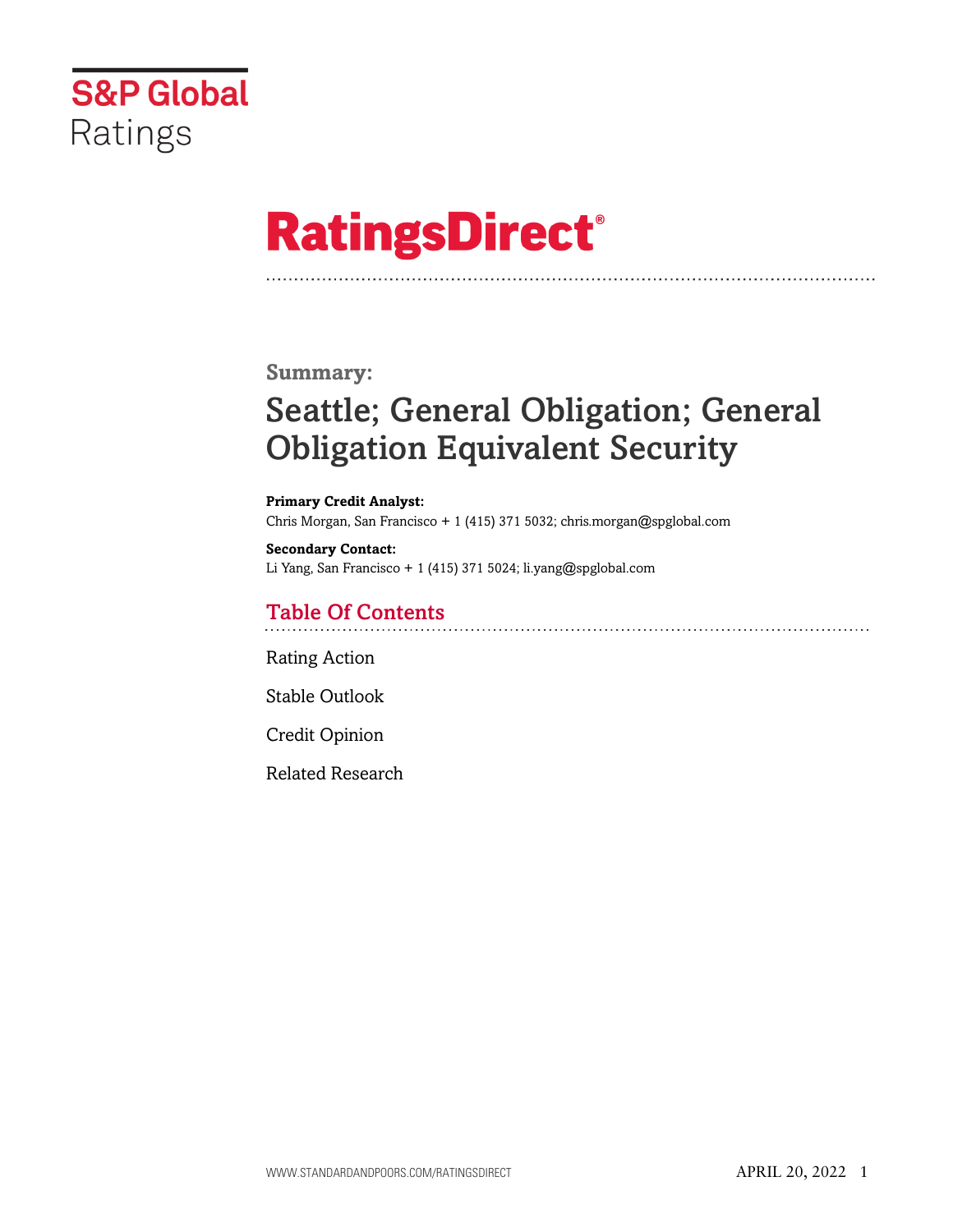### **Summary:**

# Seattle; General Obligation; General Obligation Equivalent Security

#### Credit Profile

US\$147.495 mil ltd tax GO imp and rfdg bnds ser 2022A due 09/01/2042 *Long Term Rating* AAA/Stable New

# <span id="page-1-0"></span>Rating Action

S&P Global Ratings assigned its 'AAA' long-term rating to Seattle's expected \$147.5 million series 2022A limited-tax general obligation (GO) improvement and refunding bonds. At the same time, S&P Global Ratings affirmed its 'AAA' long-term rating on the city's previously issued unlimited-tax and limited-tax GO bonds. The outlook is stable.

The city's full faith and credit, including the obligation to levy ad valorem property taxes without limitation as to rate or amount, secures the city's unlimited-tax GO bonds. The city's limited-tax GO bonds, including the series 2022A, are subject to statutory limitations that include a limit on annual property tax revenue growth without a voter override and a limit on the city's levy rate of \$3.60 per \$1,000 of assessed value. The city's 2022 operating levy rate is \$2.17.

Proceeds of the series 2022A will pay for a variety of capital projects, the largest of which are repairs to the bridge that connects the city's southwestern neighborhoods to its industrial district and the city as a whole. Proceeds will also refund a portion of the city's limited-tax GO debt outstanding for interest expense savings estimated at about 8% of refunded principal on a net present value basis. Inclusive of this issuance, the city will have about \$1.1 billion in governmental debt outstanding at the end of 2022.

#### Credit overview

We think Seattle's credit profile has weathered the recent recession and COVID-19 pandemic well, with a recent relaxation of most public health controls helping a battered local hospitality industry build on nascent growth in the second half of 2021 and federal grants and a pre-pandemic decision to impose a new employer tax contributing to a bounceback in the city's general fund performance and available reserves in 2021.

Notwithstanding a substantial emptying of activity in its downtown and a national narrative regarding dispersal of highly compensated remote workers to the edges of metropolitan areas nationwide, we don't think the city's economic fundamentals have changed in a material way. The city's life sciences cluster likely has benefited from increased policymaker and investor attention as a result of the pandemic and resilient residential real estate prices that continue to attract households with means. Less clear is the future of office occupancy, with a shift to partial remote work potentially allowing workers to live further away and reduce spending downtown but with the local dominant employer, Amazon, appearing to be keeping to its plans to add office capacity. Pandemic conditions continue to suppress the hospitality industry, with travel from Asia curtailed, but we think that growth in domestic leisure travel in 2021 has likely set the stage for a partial recovery in business travel in 2022 and that it will add to sales and lodging tax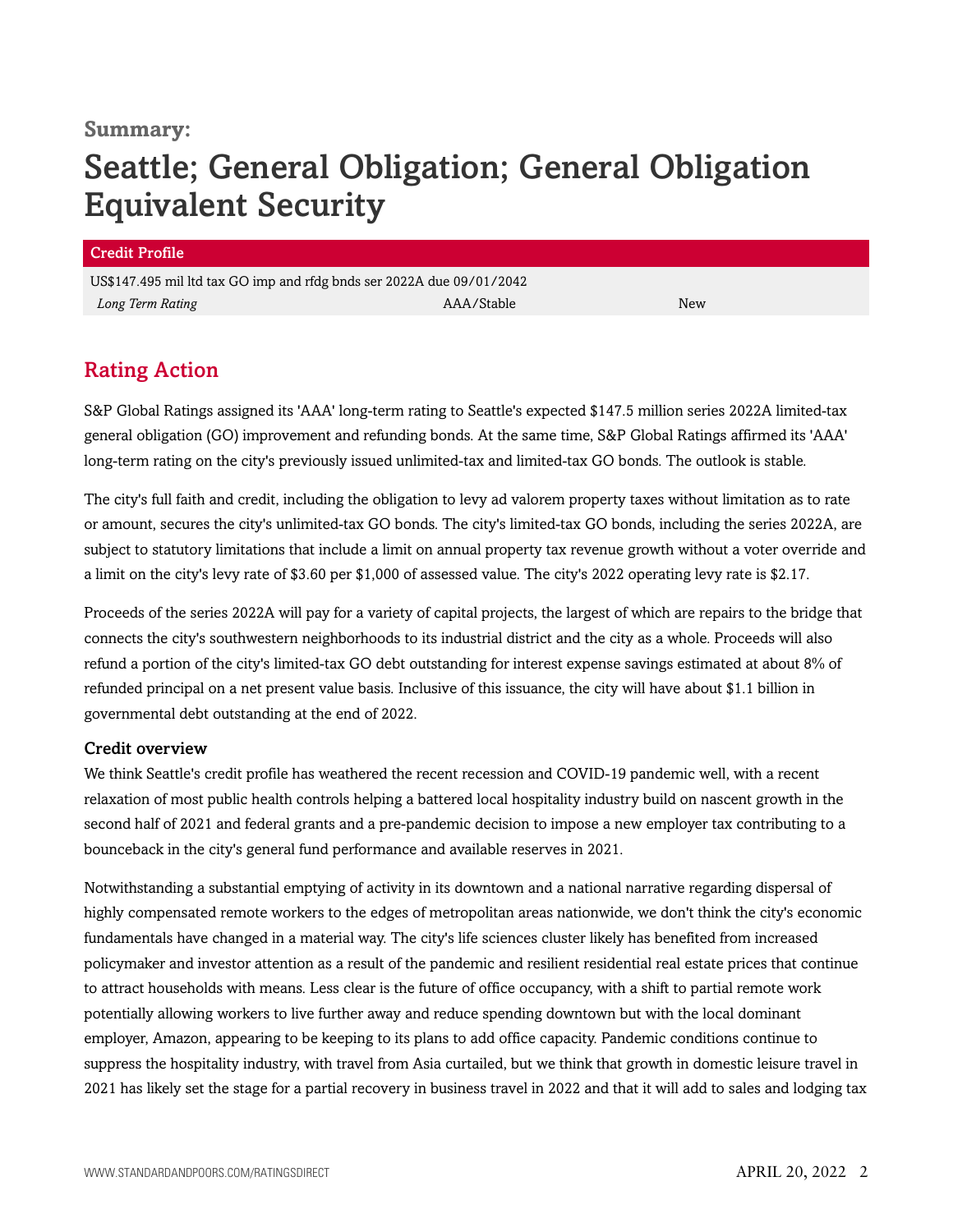#### revenue this year.

We expect the social component of environmental, social, and governance factors affecting credit quality to continue to be prominent, with housing affordability a key concern, but the new employer tax is being deployed for priorities such as affordable housing development and equitable community development in 2022 after helping shore up the budget in 2021.

The ratings further reflect our assessment of the city's:

- Very strong economic profile, including a projected per capita effective buying income of nearly 2x the national level, which is unusually strong for a city of its size;
- Very strong management, with strong financial policies and practices under our financial management assessment methodology;
- Very strong budgetary performance in 2021 that boosted the adjusted available general fund balance to what we consider a very strong 24% of expenditures from a more than five-year low of a still very strong 15% at the end of 2020; and
- Very strong debt and contingent liability profile, which is unusual for a city of its size, with debt service carrying charges at just 4% of governmental expenditures and pension and other postemployment benefits (OPEB) carrying charges of 6% of expenditures.

#### Environmental, social, and governance

In our view, the city has elevated exposure to sea level rise, which we consider a form of chronic physical risk, and is addressing the implications through an assessment of vulnerable areas and through capital improvements that have included debt-financed improvements to its downtown seawall. The city has managed the risk of natural disasters, particularly earthquakes, through revisions to building codes and through the funding of an emergency management office.

Social capital risks also are elevated, in our view, with a substantial number of households at risk of or experiencing homelessness and a continuation of a pattern of rising ownership and rental prices likely exacerbating the problem and planning policies in the region seemingly not providing the conditions for additions to supply to match demand growth. The city is responding to this challenge in multiple ways, including generating resources for affordable housing development through a recently adopted employer tax and a voter-approved property tax override. In abeyance after 2020 have been major protests regarding the criminal justice system, but a consent decree with a federal court dating back to 2012 regarding police use of force remains in effect and we think this topic will remain an area of focus for management and policymakers.

We consider governance risk neutral within our criteria framework, with robust political debate but a functional decision-making process and what we find is timely and public document disclosure regarding policy and budgetary challenges.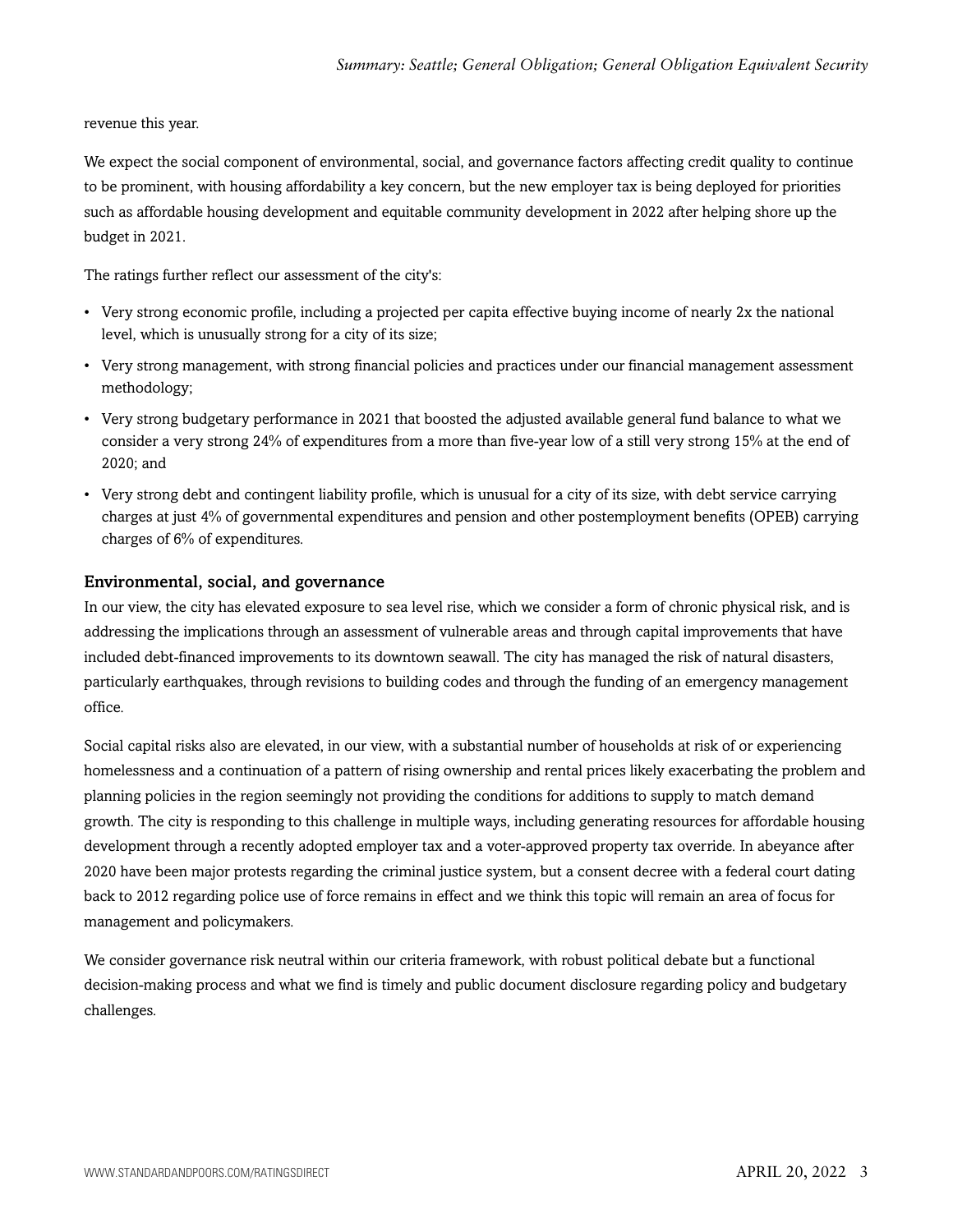# <span id="page-3-0"></span>Stable Outlook

#### Downside scenario

We see the risk of a negative rating action receding given a bounceback in budgetary performance in 2021 and our expectation of sustainable operations during the next two years. The most likely scenario that could lead to a lower rating is a combination of factors such as a weak economic recovery and sustained elevated inflation leading to negative general fund net results without a credible recovery plan, particularly if the adjusted available general fund balance fell below our strong threshold of 8% of adjusted expenditures.

# <span id="page-3-1"></span>Credit Opinion

#### Residential real estate continues to soar, hospitality is finding its legs but office occupancy remains a question

By at least temporarily degrading urban quality of life, the pandemic has probably dented Seattle's ability to attract workers but we see no evidence of an exodus during the past two years and the lifting of public health controls in March 2022 has improved the economic prospects of activities associated with city living, such as dining and concerts. During the pandemic the life sciences and information technology sectors, which have outsized presences in the city, appear to have thrived. Among the eight-industry classification the city tracks for its gross receipts tax revenue, the information sector saw the largest percentage and nominal increase in 2021 relative to 2019, and monthly data from residential real estate data providers Zillow and Apartment List reinforce the story suggested by the assessed valuation pattern, with a slowdown in 2020 followed by a resumption in price growth in 2021.

A recovery of the hospitality sector appears to have started in the second half of 2021 amid a highly vaccinated local population but has further to go. Industry tracker STR reports that the main hotel industry metric, revenue per available room, rose 117% for a period roughly corresponding to March 2021 to March 2022. Similarly, the city's main airport reports its count of screened passengers was up 46% from 2021 for the first week of April 2022. Both metrics seem likely to rise in the coming months as cruise ships began docking in Seattle again in April 2022 and the convention center ramps up trade shows and professional conferences this year. However, with public health controls suppressing travel from Asia and what we understand has been a tepid recovery in business travel so far, we don't think activity or revenue are likely to approximate those of 2019 until 2023.

Another issue surrounds changes in office culture, which has implications for spending by workers nominally based in the city and for a new employer tax based on the time a worker does their work within city limits. We think the city has probably been subject to a national phenomenon of a partial dispersal of workers to the edges of metropolitan areas from city centers, and surveys point to remote work being more prevalent but not pervasive in the coming years. These forces seem likely to slow a recovery in office occupancy and downtown vitality, but we don't think the office occupancy downturn will prove permanent as long as the region continues to attract highly skilled workers whom employers need.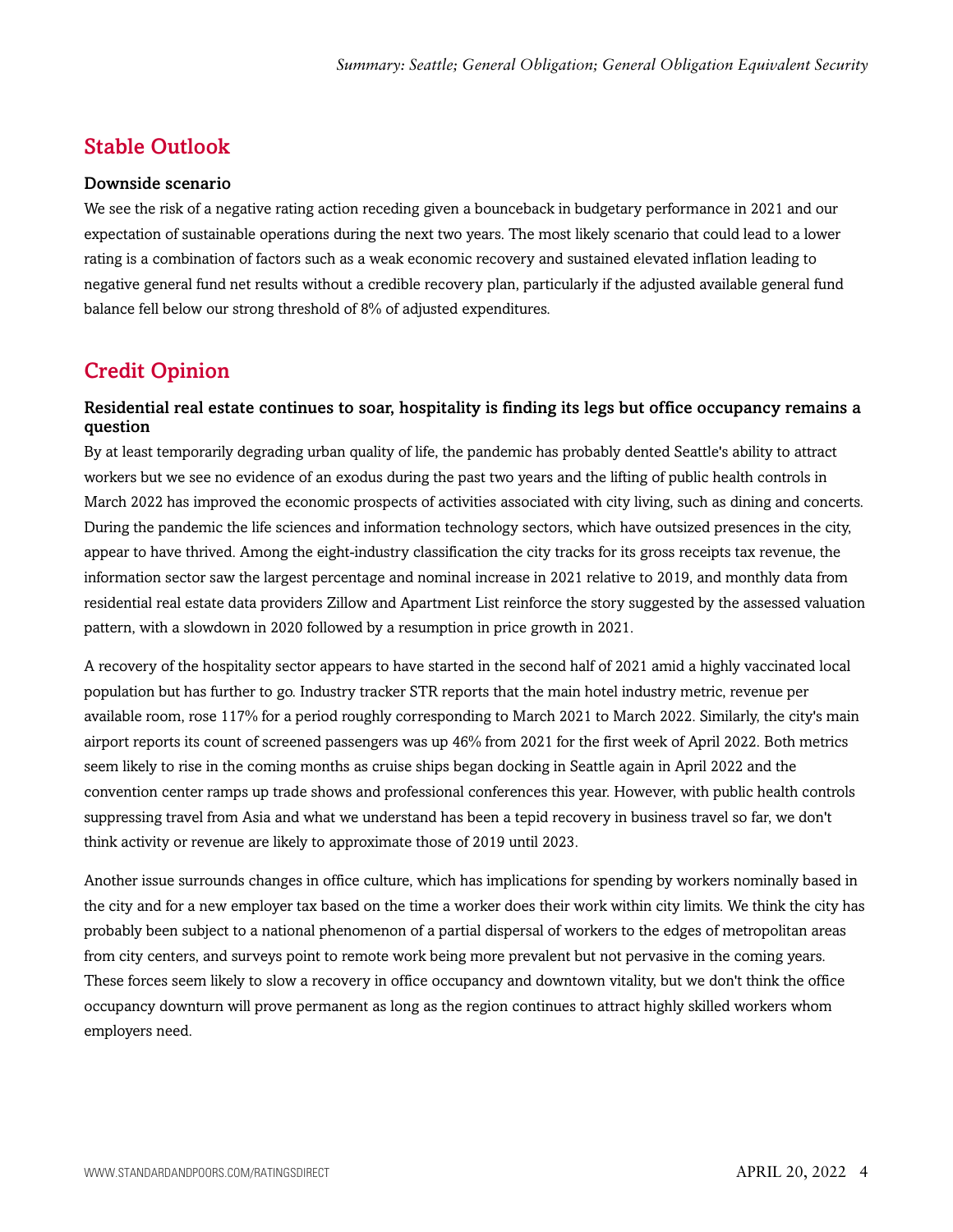#### Robust array of institutionalized policies and practices, with recent enhancement in the form of the creation of an independent revenue forecasting role

Elements of the city's financial policies and practices include:

- What we view as a consistent approach to budgeting, with the use of detailed, empirically based revenue and expenditure forecasts to build budgets and, in 2021, a shift of the revenue forecasting role to a position outside the budget office to improve independence and reduce the risk of political conflicts over revenue assumptions;
- Management's provision of budget-to-actual updates to the council in May, September, and November, and the council's practice of quarterly expenditure amendments;
- The use of a detailed financial forecasting model covering the current and subsequent three years to consider the long-term effects of current-year budgeting decisions;
- An annually updated rolling six-year capital improvement plan with funding sources identified;
- Monthly reporting on investment holdings and returns under an internally guided investment policy;
- Formal and well-embedded comprehensive debt management policy, including elements such as a maximum general fund carrying charge threshold relative to the budget (7%) and an annual debt portfolio report that coincides with the adoption of annual budget; and
- Compliance with automatic formula contributions to designated reserves for emergencies and economic downturns, with the mechanism operating as designed in 2020 and 2021, although the city does not set reserve policy minimums.

The city has a formal information security policy that addresses such issues as controls and training and provides for continuing threat assessments, including external penetration tests to identify gaps. The city has cybersecurity insurance.

#### Core revenue recovery, new tax appear to have helped the city bounce back in 2021

Seattle substantially restructured its general fund revenue mix for 2021 with the adoption of a tax on employers with highly compensated employees, which has elevated business taxes to its largest single general fund revenue source. The new tax, which generated 13% of general fund revenue in 2021, applies to marginal compensation above set levels on a graduating scale tied to the size of qualifying employers by size of sales, and has a nexus with where the employee works. This means that city realizes revenue in cases where someone works from home but has an office outside of the city--many Microsoft employees, for example, commuted to nearby Redmond to work before the pandemic--but we think the most important influence on revenue performance is likely to be how fast employers reopen their offices. In 2021, new tax generated revenue 16% above estimates at the beginning of the year and was temporarily used for pandemic-related budgetary stresses, but for 2022 is being deployed primarily for housing and housing services (62% of proceeds) but also for economic revitalization (15%), equitable community development (9%), and climate change adaptation (9%).

This new employer tax and federal grants under the American Rescue Plan Act, coupled with a resurgence in sales tax revenue and spending freezes imposed in 2020, helped Seattle post a strong rebound in budgetary performance in 2021. The pandemic and rapid recession onset, plus a one-time factor boosting 2019 excise taxes, led to a 6% general fund revenue decline in 2020 on the weight of a 13% drop in sales tax revenue. But consistent with a pattern we have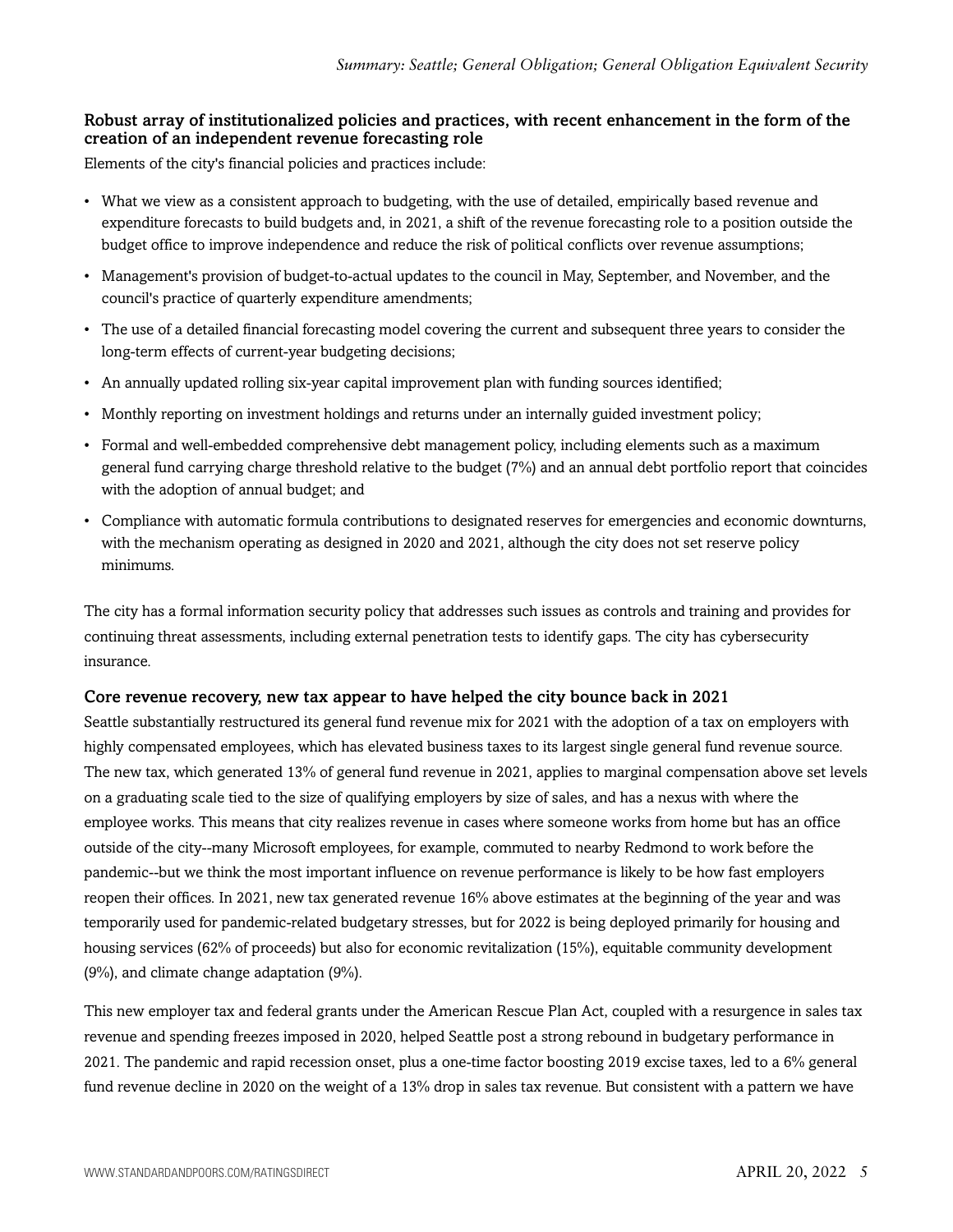seen elsewhere, households continued to spend and business gross receipts tax revenue growth was probably the largest single contributor to a rebound in general fund and governmental fund performance for 2021. Management reports that 2021 actual results came in ahead of assumptions at 2022 budget adoption, and we understand that federal grants are likely to be fully encumbered by this year, with the ending 2022 available balance likely to be comparable to that of 2021.

Our calculation of budgetary flexibility includes an analytic adjustment to treat committed general fund balances as practically available because they generally consist of set-asides for particular policy priorities or risks rather than for initiatives that are likely to require immediate spending, and we have adjusted expenditures to include recurring transfers out. The city drew on its "rainy day" fund (included in the general fund) in 2020 and 2021 but will substantially refill it in 2022, and under current projections, automatic, if small, contributions under the funding mechanism are slated to restore the reserve in 2024.

We anticipate that the liquidity profile will remain very strong for the foreseeable future given the recent recovery in governmental reserves and the availability of cash associated with the city's utility enterprises.

#### Voter support for multiyear tax overrides that can be used for capital have reduced the need for governmental debt issuance

We anticipate that the city will continue a pattern of annual limited-tax GO issuances to address a mix of capital needs, with management anticipating an issuance in 2023 of similar size or larger than the series 2022A. However, we do not anticipate that net direct debt will rise materially in the coming years, as the city continues to secure voter authorization for property tax increases for pay-as-you-go capital needs. Of the current five overrides, the most proximate expiration, for low-income housing, happens in 2023.

#### We don't consider the city's pension and OPEB burden large, and the creation of a new tier for its main plan in 2017 and investment gain in 2021 point to slower contribution rate growth

The city's major plans consist of:

- Seattle City Employees' Retirement System: 71.5% funded with the city's proportionate net pension liability of \$1.3 billion (as of Dec. 31, 2020)
- Law Enforcement Officers and Fire Fighters (LEOFF) 1: 146.9% funded (as of June 30, 2020)
- LEOFF 2: 115.8% funded (as of June 30, 2020)

The city separately tracks two closed single-employer plans using Government Accounting Standards Board Statement No. 73 guidelines as of Dec. 31, 2020:

- Firefighters' Pension Fund: 25.8% funded with the city's unfunded actuarially accrued liability of \$85 million
- Police Relief and Pension Fund: unfunded with the city's unfunded actuarially accrued liability of \$100.5 million

The city's OPEB liabilities as of Dec. 31, 2020, consisted of:

- City of Seattle Blended Health Care Premium Subsidy Plan: \$63.6 million total OPEB liability
- Firefighters' Pension Fund: \$300.9 million total OPEB liability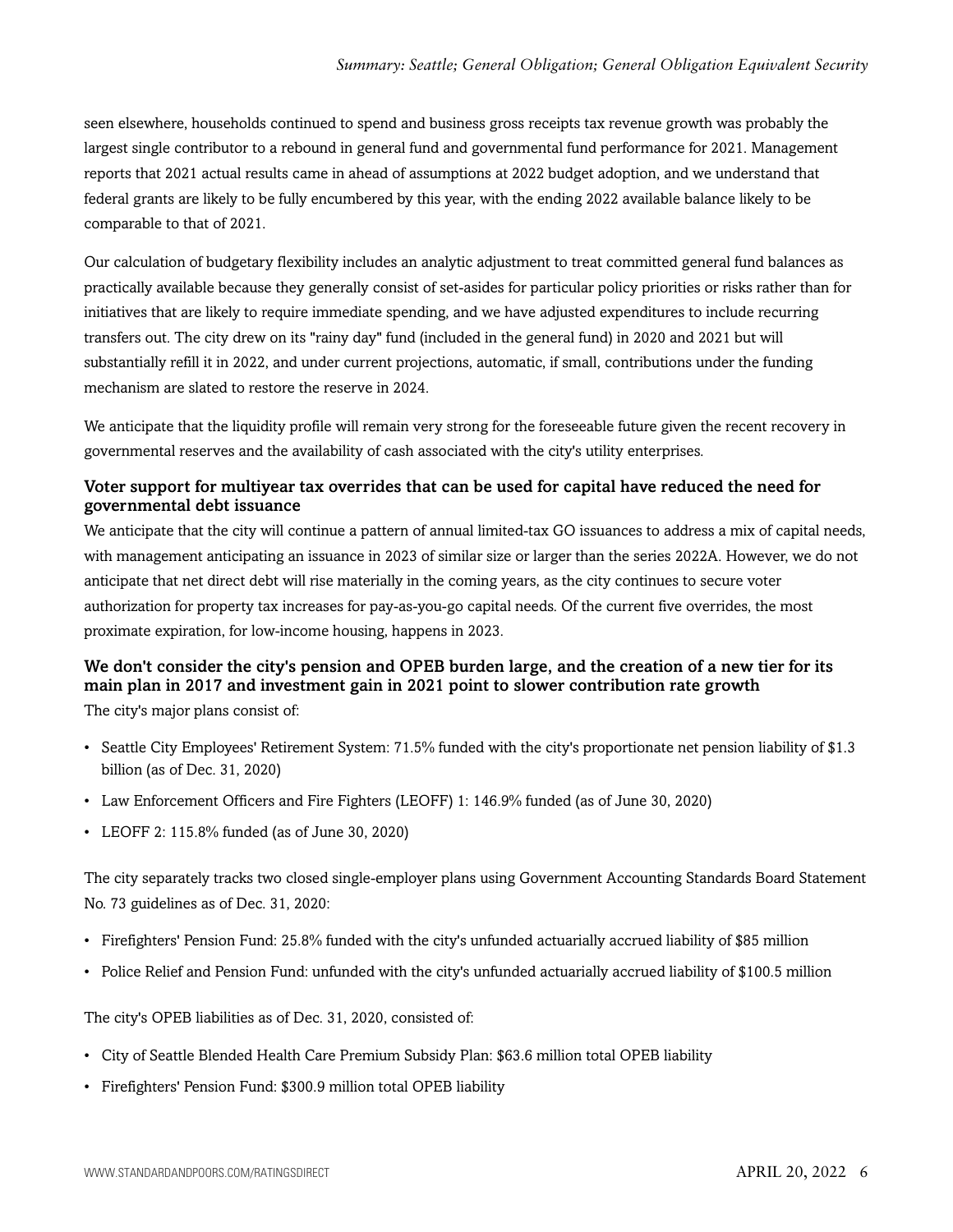#### • Police Relief and Pension Fund: \$308.6 million total OPEB liability

The city made contributions slightly in excess of the annually required contribution (ARC) in 2018 and 2019 to start to smooth out the curve of future payments, consistent with a plan to fund its actuarially calculated ARC based on a 30-year amortization (leaving 20 years after 2021). It has consistently met or exceeded the ARC under its definition, although its payments can fall slightly below the ARC under Governmental Accounting Standards Board guidelines because, as we understand, the guidelines do not allow an entity to assume growth in the number of employees. In March 2022 the city moved its discount rate to 6.75% from 7.50%, but this still exceeds our baseline assumption of 6.0% for realistic asset performance and, combined with a level-percentage basis approach, the city's path to fully funding its liability could meander. Of significance to long-term costs, in our view, was the city's adoption of a lower-cost tier for employees hired beginning in 2017.

The contractually required contributions (CRCs) of the city's LEOFF liabilities exceeded both static funding and minimum funding progress, indicating our view of timely progress in reducing pension liabilities. The CRCs, which are developed using the same approach as the actuarially determined contributions (ADCs), are not updated following passage into law biennially and so can diverge from the annually updated ADCs. However, because CRCs determine funding requirements using an approach that approximates 10- to 15-year level percent open amortization, timely progress on reducing liabilities is still made even when ADCs surpass CRCs, so we believe costs will likely remain stable. However, the plans' 7.4%-7.5% discount rates increase contribution volatility relative to our 6.0% national baselines.

The city's actuarial OPEB liabilities consist of an implicit subsidy for the smaller single-employer plan for public safety employees qualifying for LEOFF 2 and, for LEOFF 1 employees, a direct subsidy. The city manages this cost on a pay-as-you-go basis, and management thinks the latter has likely peaked as a result of LEOFF 1 eligibility ending for employees hired starting October 1977.

#### Adequate institutional framework

The institutional framework score for Washington municipalities is adequate, partly as a result of discretion over the quality and frequency of financial reporting.

#### Issue rating's relationship with U.S. sovereign rating

Our issue ratings reflect our view that the city's general creditworthiness is above that of the U.S. sovereign. We do not expect the city to default in a stress scenario likely to accompany a sovereign default given autonomy from sovereign intervention. We view the city as exhibiting relatively low funding interdependency with the federal government, as local taxes represent the vast majority of total governmental funds revenue. However, consistent with our view that U.S. state and local governments are moderately sensitive to country risk, we would be unlikely to set ratings on the city's obligations more than two notches above the U.S. sovereign rating.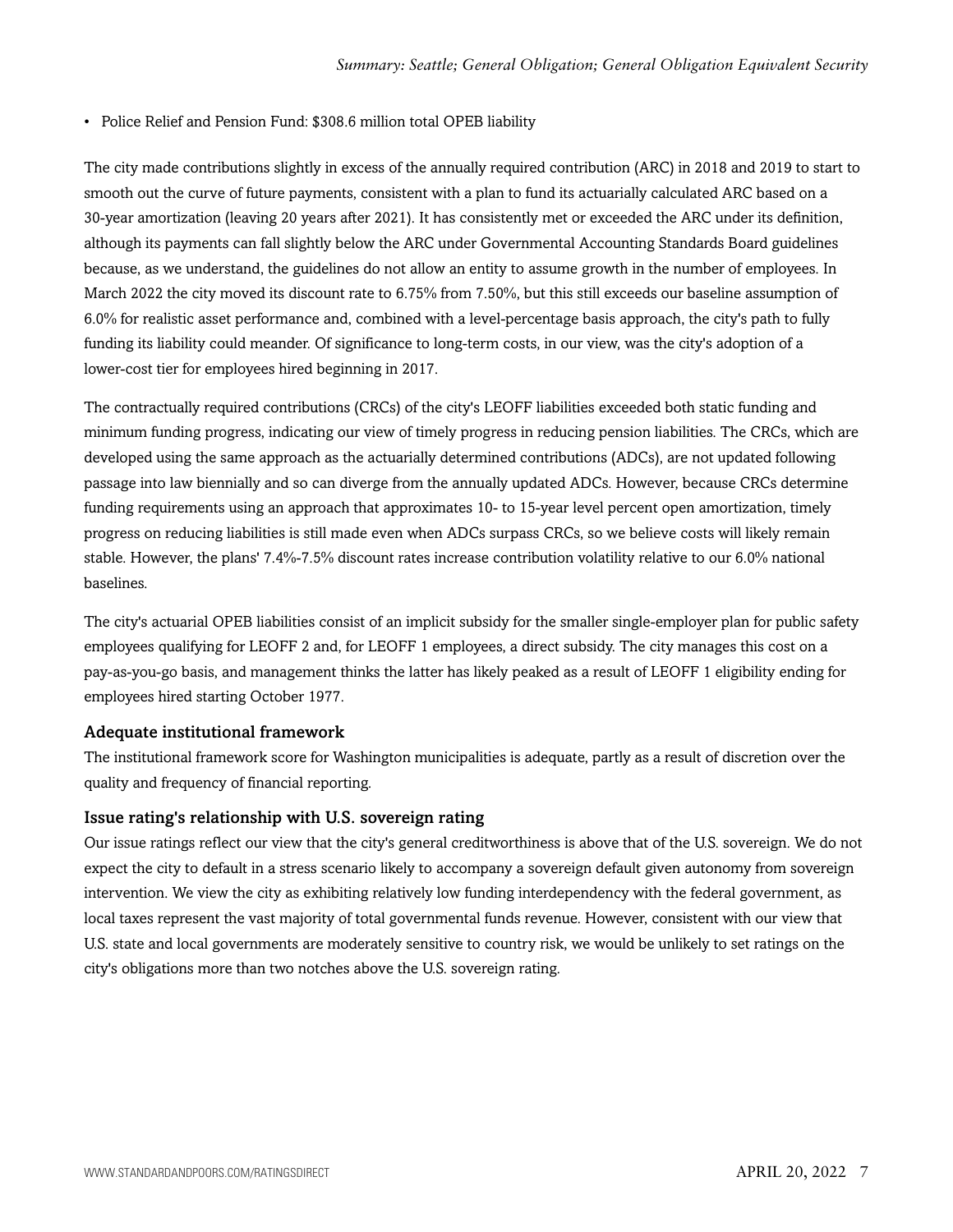| <b>Seattle Key Credit Metrics</b>                                     |                    |                               |             |             |
|-----------------------------------------------------------------------|--------------------|-------------------------------|-------------|-------------|
|                                                                       | <b>Most recent</b> | <b>Historical information</b> |             |             |
|                                                                       |                    | 2020                          | 2019        | 2018        |
| Very strong economy                                                   |                    |                               |             |             |
| Projected per capita EBI as % of U.S.                                 | 195                |                               |             |             |
| Market value per capita (\$)                                          | 372,163            |                               |             |             |
| Population                                                            |                    | 737,015                       | 718,564     | 699,391     |
| County unemployment rate (%)                                          |                    | 7.5                           |             |             |
| Market value (\$000s)                                                 | 276,293,453        | 257,958,280                   | 244,938,709 | 214,109,064 |
| Ten largest taxpayers as % of taxable value                           | 3.5                |                               |             |             |
| <b>Strong budgetary performance</b>                                   |                    |                               |             |             |
| Operating fund result as % of expenditures                            |                    | (4.8)                         | 6.4         | (1.2)       |
| Total governmental funds result as % of expenditures                  |                    | (5.9)                         | 1.3         | (1.6)       |
| Very strong budgetary flexibility                                     |                    |                               |             |             |
| Available reserves as % of operating expenditures                     |                    | 15.1                          | 21.0        | 17.0        |
| Total available reserves (\$000s)                                     |                    | 250,764                       | 334,350     | 267,555     |
| Very strong liquidity                                                 |                    |                               |             |             |
| Total government cash as % of governmental funds expenditures         |                    | 70                            | 81          | 71          |
| Total government cash as % of governmental funds debt service         |                    | 1,659                         | 1,724       | 1,382       |
| Very strong management                                                |                    |                               |             |             |
| Financial management assessment                                       | Strong             |                               |             |             |
| Very strong debt and long-term liabilities                            |                    |                               |             |             |
| Debt service as % of governmental funds expenditures                  |                    | 4.2                           | 4.7         | 5.1         |
| Net direct debt as % of governmental funds revenue                    | 36                 |                               |             |             |
| Overall net debt as % of market value                                 | 0.6                |                               |             |             |
| Direct debt 10-year amortization (%)                                  | 52                 |                               |             |             |
| Required pension contribution as % of governmental funds expenditures |                    | 4.6                           |             |             |
| OPEB actual contribution as % of governmental funds expenditures      |                    | $\mathbf{1}$                  |             |             |
| <b>Adequate institutional framework</b>                               |                    |                               |             |             |

<span id="page-7-0"></span>Note: Data points and ratios may reflect analytical adjustments. EBI--Effective buying income. OPEB--Other postemployment benefits.

# Related Research

- Through The ESG Lens 3.0: The Intersection Of ESG Credit Factors And U.S. Public Finance Credit Factors, March 2, 2022
- 2021 Update Of Institutional Framework For U.S. Local Governments

| Ratings Detail (As Of April 20, 2022) |            |          |  |  |  |
|---------------------------------------|------------|----------|--|--|--|
| Seattle GO                            |            |          |  |  |  |
| Long Term Rating                      | AAA/Stable | Affirmed |  |  |  |
|                                       |            |          |  |  |  |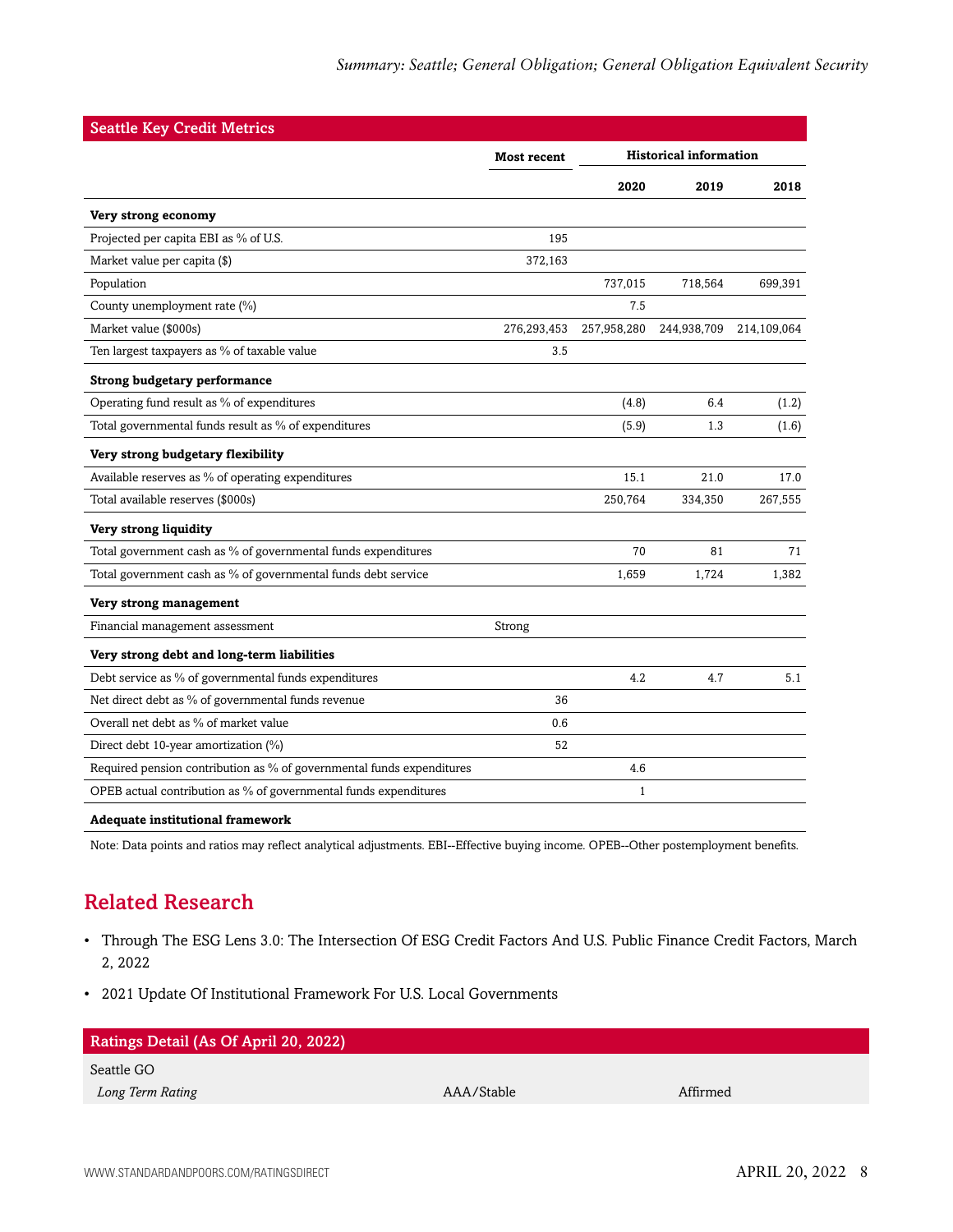| Ratings Detail (As Of April 20, 2022) (cont.)                     |            |          |
|-------------------------------------------------------------------|------------|----------|
| Seattle GO                                                        |            |          |
| Long Term Rating                                                  | AAA/Stable | Affirmed |
| Seattle GO                                                        |            |          |
| Long Term Rating                                                  | AAA/Stable | Affirmed |
| Seattle GO                                                        |            |          |
| Long Term Rating                                                  | AAA/Stable | Affirmed |
| Seattle GO                                                        |            |          |
| Long Term Rating                                                  | AAA/Stable | Affirmed |
| Seattle GO                                                        |            |          |
| Long Term Rating                                                  | AAA/Stable | Affirmed |
| Seattle GO                                                        |            |          |
| Long Term Rating                                                  | AAA/Stable | Affirmed |
| Seattle GO                                                        |            |          |
| Long Term Rating                                                  | AAA/Stable | Affirmed |
| Seattle GO                                                        |            |          |
| Long Term Rating                                                  | AAA/Stable | Affirmed |
| Seattle GO                                                        |            |          |
| Long Term Rating                                                  | AAA/Stable | Affirmed |
| Seattle Indian Svcs Comm, Washington                              |            |          |
| Seattle, Washington                                               |            |          |
| Seattle Indian Svcs Comm (Seattle) GO<br>Long Term Rating         | AAA/Stable | Affirmed |
|                                                                   |            |          |
| <b>Seattle Museum Dev Auth, Washington</b><br>Seattle, Washington |            |          |
| Seattle Museum Dev Auth (Seattle) GO equiv                        |            |          |
| Long Term Rating                                                  | AAA/Stable | Affirmed |
|                                                                   |            |          |

Certain terms used in this report, particularly certain adjectives used to express our view on rating relevant factors, have specific meanings ascribed to them in our criteria, and should therefore be read in conjunction with such criteria. Please see Ratings Criteria at www.standardandpoors.com for further information. Complete ratings information is available to subscribers of RatingsDirect at www.capitaliq.com. All ratings affected by this rating action can be found on S&P Global Ratings' public website at www.standardandpoors.com. Use the Ratings search box located in the left column.